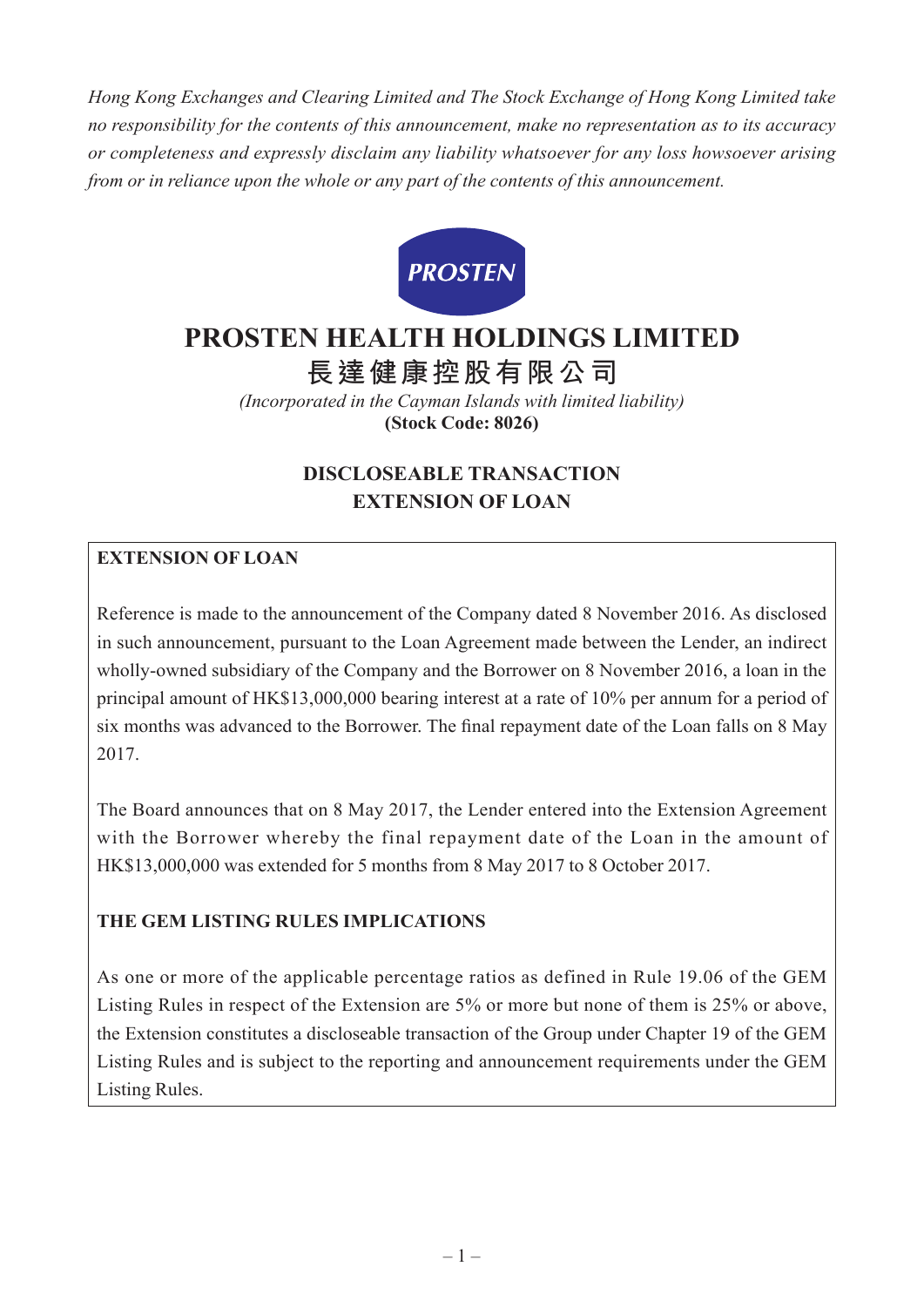## **EXTENSION OF LOAN**

Reference is made to the announcement of the Company dated 8 November 2016. As disclosed in such announcement, pursuant to the Loan Agreement made between the Lender, an indirect wholly- owned subsidiary of the Company and the Borrower on 8 November 2016, a loan in the principal amount of HK\$13,000,000 bearing interest at a rate of 10% per annum for a period of six months was advanced to the Borrower. The final repayment date of the Loan falls on 8 May 2017.

At the request of the Borrower, the Lender and the Borrower had negotiated for an extension of the final repayment date of the Loan and on 8 May 2017, the Lender entered into the Extension Agreement with the Borrower, whereby the final repayment date of the Loan was extended for 5 months from 8 May 2017 to 8 October 2017 (or if such day is not a business day, the next following business day).

Interest accrued under the Loan Agreement (prior to the Extension) has been fully paid to the Lender on or before 8 May 2017.

#### **THE LOAN AGREEMENT WITH THE EXTENSION**

The principal terms of the Loan Agreement (as varied by the Extension Agreement) are summarised as follows:

| Date of the Loan Agreement:         | 8 November 2016                                                                                            |
|-------------------------------------|------------------------------------------------------------------------------------------------------------|
| Date of the Extension<br>Agreement: | 8 May 2017                                                                                                 |
| Lender:                             | SZ Enterprise Union Finance Limited (深企聯合小額貸款有<br>限公司), an indirect wholly-owned subsidiary of the Company |
| Borrower:                           | Mr. Wen Qimin                                                                                              |
| Principal Loan Amount:              | HK\$13,000,000                                                                                             |
| Drawdown Date:                      | 8 November 2016                                                                                            |
| Term:                               | 6 months from the drawdown date under the Loan Agreement                                                   |
|                                     | 5 months from 9 May 2017 under the Extension Agreement                                                     |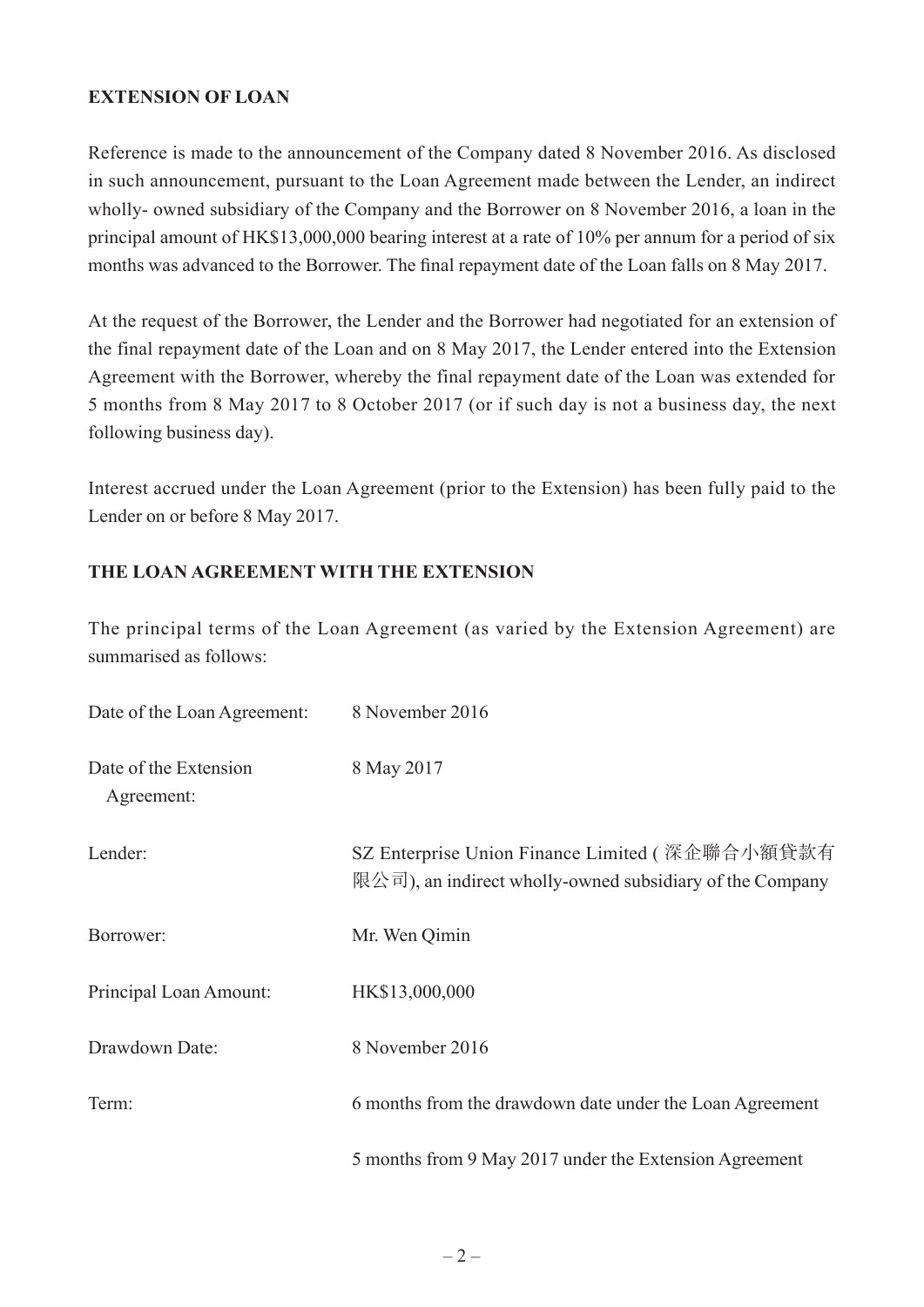| Final Repayment Date: | original final repayment date falls on 8 May 2017, and pursuant<br>to the Extension Agreement, the final repayment date is<br>extended to 8 October 2017 (or if such day is not a business<br>day, the next following business day), but early repayment is<br>also allowed.                                                                                                                                                                   |
|-----------------------|------------------------------------------------------------------------------------------------------------------------------------------------------------------------------------------------------------------------------------------------------------------------------------------------------------------------------------------------------------------------------------------------------------------------------------------------|
| Interest:             | 10% per annum. Accrued interest under the Loan Agreement<br>shall be paid in the first instance upon the end of the third month<br>of the term, and thereafter on the original final repayment<br>date. Accrued interest under the Extension Agreement shall<br>be paid in the first instance upon the end of the third month of<br>the extended term, and thereafter on the final repayment date<br>together with repayment of the principal. |

The terms of the Extension Agreement were arrived at after arm's length negotiations between the Lender and the Borrower. The Lender is a licensed money lender and its principal business activity is provision of money lending services. The provision and extension of the Loan denote transactions of a revenue nature and carried out as part of the ordinary and usual course of business of the Lender.

Save for the extension of the final repayment date of the Loan, the terms of the Loan Agreement have not been modified or varied.

## **INFORMATION ON THE COMPANY, THE GROUP AND THE LENDER**

The Company is an investment holding company. The Group is principally engaged in the provision of wireless value-added services; trading, distribution and manufacturing of medical, pharmaceutical and healthcare food products; design, research, development, wholesale and retail of jewellery; and provision of financial services, including money lending services.

The Lender is a company incorporated in Hong Kong with limited liability and an indirect whollyowned subsidiary of the Company and is a registered money lender holding a valid money lenders licence under the Money Lenders Ordinance (Chapter 163, Laws of Hong Kong), and is principally engaged in the business of provision of money lending services.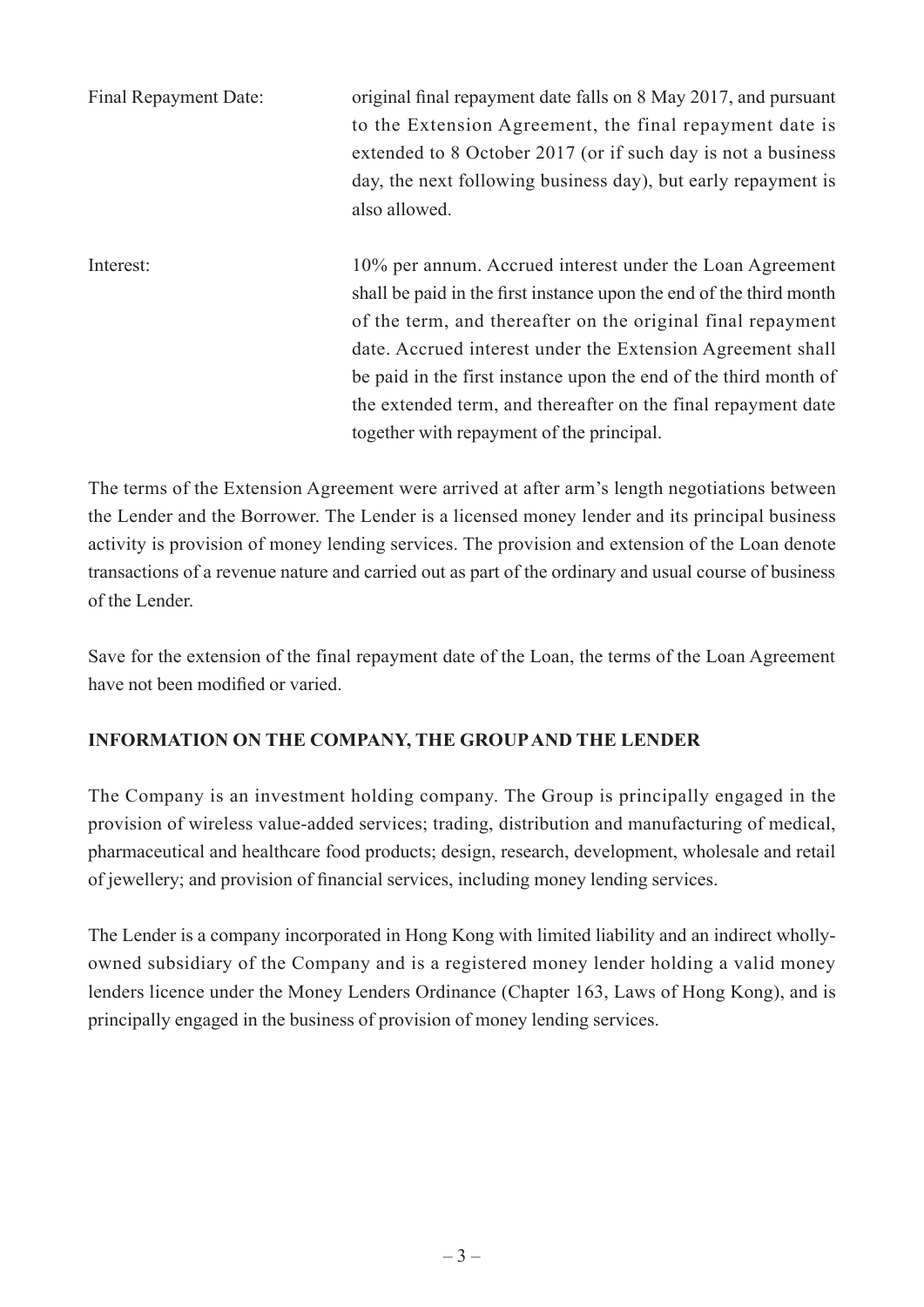## **INFORMATION ON THE BORROWER**

To the best knowledge, information and belief of the Directors having made all reasonable enquiries, the Borrower is a merchant and an independent third party not connected with the Company and its connected persons.

#### **REASON FOR AND BENEFITS OF THE EXTENSION**

The Lender is a licensed money lender and its principal business activity is provision of money lending services. The provision and extension of the Loan constitute transaction carried out as part of the ordinary and usual course of business of the Lender, and will bring in stable interest income to the Lender.

The Lender has conducted internal risk assessment on the Extension. To the best knowledge, information and belief of the Directors having made all reasonable enquiries, the Borrower has substantial investments and assets in the PRC and in Hong Kong which support his respective financial capability to repay the Loan. The purpose of the Extension is to enhance his short-term cash flow. Therefore, the Lender has not sought securities or collaterals for the repayment of the Loan.

The Directors consider that the transaction contemplated under the Extension Agreement is on normal commercial terms, and the terms of the Extension Agreement are fair and reasonable and in the interests of the Group and the shareholders of the Company as a whole having considered the current market norm in relation to similar transactions.

#### **THE GEM LISTING RULES IMPLICATIONS**

As one or more of the applicable percentage ratios as defined in Rule 19.06 of the GEM Listing Rules in respect of the Extension are 5% or more but none of them is 25% or above, the Extension constitutes a discloseable transaction of the Group under Chapter 19 of the GEM Listing Rules. In light of the above, the Extension shall be subject to the reporting and announcement requirements under the GEM Listing Rules.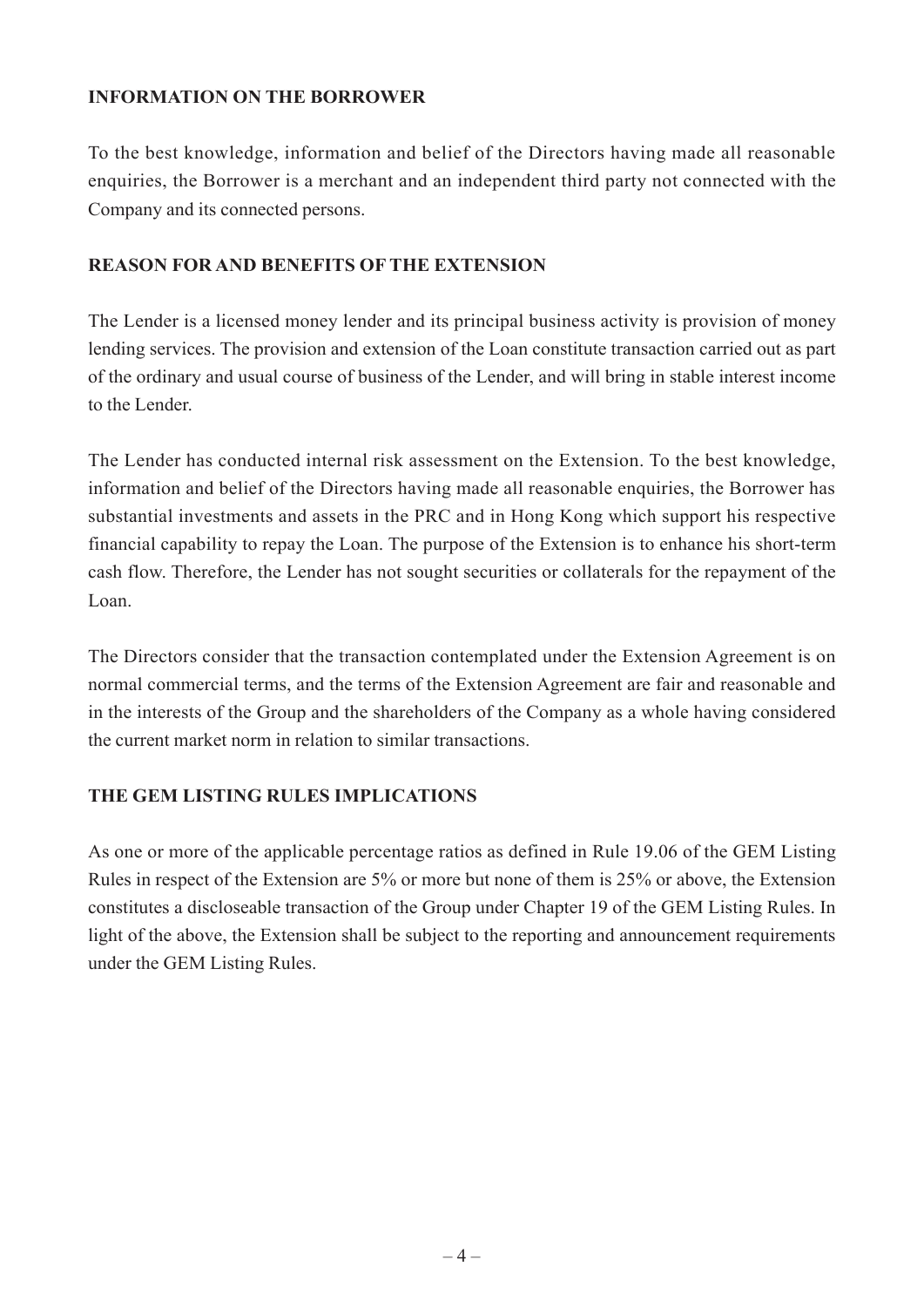## **DEFINITIONS**

In this announcement, the following expressions shall, unless the context requires otherwise, have the following meanings:

| "Board"               | the board of Directors                                                                                                                                                                                                                                           |
|-----------------------|------------------------------------------------------------------------------------------------------------------------------------------------------------------------------------------------------------------------------------------------------------------|
| "Borrower"            | Mr. Wen Qimin, the borrower under the Loan Agreement and<br>the Extension Agreement                                                                                                                                                                              |
| "Company"             | Prosten Health Holdings Limited, a company incorporated in<br>the Cayman Islands with limited liability, the shares of which<br>are listed on the GEM (stock code: 8026)                                                                                         |
| "connected person(s)" | has the meaning ascribed to it under the GEM Listing Rules                                                                                                                                                                                                       |
| "Director(s)"         | the director(s) of the Company                                                                                                                                                                                                                                   |
| "Extension"           | the extension of the final repayment date of the Loan pursuant<br>to the Extension Agreement                                                                                                                                                                     |
| "Extension Agreement" | the loan extension agreement dated 8 May 2017 entered into<br>between the Lender and the Borrower to extend the final<br>repayment date of the Loan for 5 months to 8 October 2017 (or<br>if such day is not a business day, the next following business<br>day) |
| "GEM"                 | the Growth Enterprise Market of the Stock Exchange                                                                                                                                                                                                               |
| "GEM Listing Rules"   | the Rules Governing the Listing of Securities on the GEM<br>"Group" the Company and its subsidiaries collectively                                                                                                                                                |
| "Hong Kong"           | The Hong Kong Special Administrative Region of the PRC                                                                                                                                                                                                           |
| "HK\$"                | Hong Kong Dollars, the prevailing lawful currency of Hong<br>Kong                                                                                                                                                                                                |
| "Lender"              | SZ Enterprise Union Finance Limited (深企聯合小額貸<br>款有限公司), a company incorporated in Hong Kong with<br>limited liability and an indirect wholly-owned subsidiary of the<br>Company                                                                                  |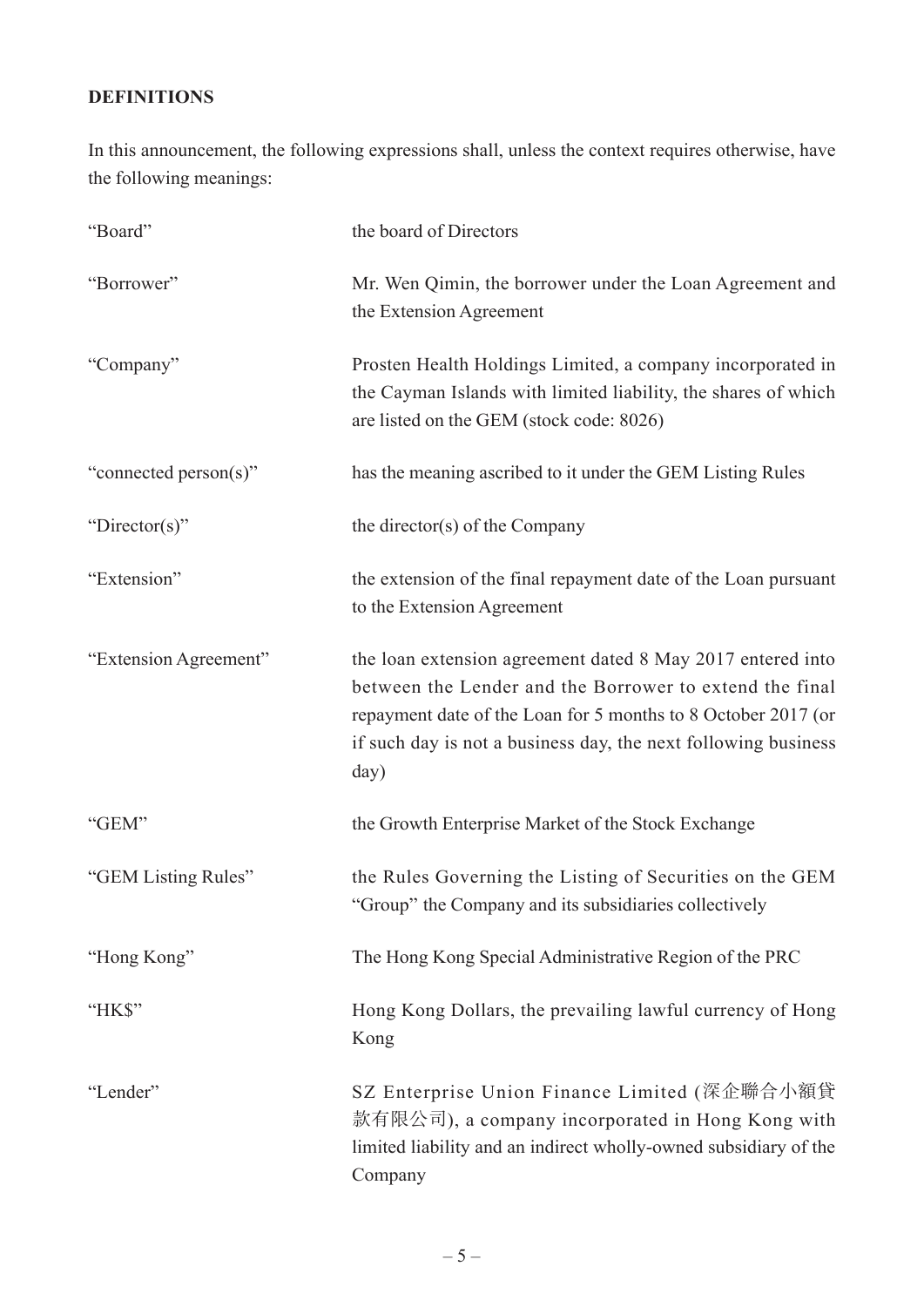| "Loan"           | a term loan in the principal amount of HK\$13,000,000 granted<br>by the Lender to the Borrower pursuant to the terms of the Loan<br>Agreement                                      |
|------------------|------------------------------------------------------------------------------------------------------------------------------------------------------------------------------------|
| "Loan Agreement" | the loan agreement dated 8 November 2016 entered into<br>between the Lender and the Borrower in relation to the provision<br>of the Loan in the principal amount of HK\$13,000,000 |
| "PRC"            | the People's Republic of China which excludes Hong Kong and<br>Macau Special Administrative Regions for the purpose of this<br>announcement                                        |
| "Stock Exchange" | The Stock Exchange of Hong Kong Limited                                                                                                                                            |
| 440/2            | per cent                                                                                                                                                                           |
|                  | By order of the Board<br>PROSTEN HEALTH HOLDINGS LIMITED                                                                                                                           |

**Xu Zhigang** *Chairman*

Hong Kong, 8 May 2017